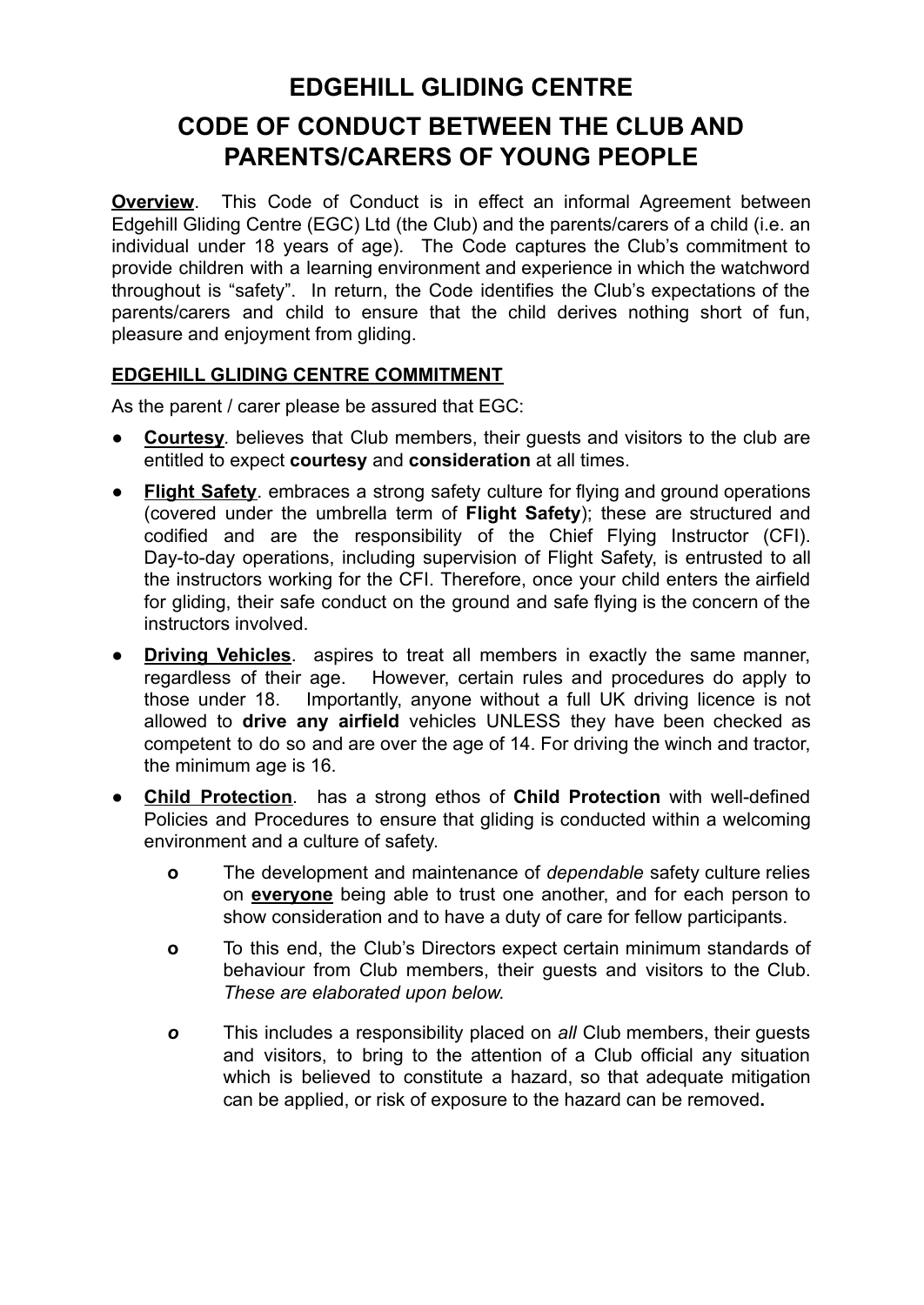## **PARENT/CARER RESPONSIBILITIES**

As the parent / carer of ……………………………….(*enter child's name*), I will:

- **Membership**. complete and return this and all other junior club membership forms.
- **Fit to Fly**. ensure that my child meets the minimum medical standards required to permit them to fly solo. The British Gliding Association has published guidance on the medical requirements for glider pilots (see <https://members.gliding.co.uk/laws-rules/medical-2/>).
- **Medical Issues**. emphasise to my child that their personal safety is an integral facet of gliding and that anything that affects their physical and mental wellbeing may negatively impact their ability to remain safe. Therefore, I undertake to inform the Club of any medical condition or allergies that may be relevant should they fall ill or be involved in an accident at the Club.
- **Clothing**. encourage my child to wear seasonal and weather appropriate clothing. Furthermore, I will remind my child that airfields are open and exposed places, so warm clothing and stout footwear are essential at all times and that hats, gloves and scarves are often necessary, whilst skirts are impractical for flying. Importantly, I will emphasise that long sleeves, sun hats and high SPF sun lotions, together with plenty of water, are all essential in the summer.
- **Travel Arrangements**. recognise that travel arrangements for my child to and from the Club is entirely a parent/carer responsibility.

Importantly, I acknowledge that the Club's strong position on Child Protection measures discourages Club members who are not known to my family from providing lifts for my child to and from the airfield UNLESS prior written consent is granted by myself.

- **Punctuality**. make every endeavour to ensure that my child arrives punctually and is collected promptly at the end of the session, unless they are making their own way home.
- **Delay to Collection**. If the planned picking up time is unlikely to be achieved, at the earliest opportunity, I will contact the **EGC Launch Point Director** on **07548 069341** and let them know.
- **Driving of Vehicles**. agree to my child receiving instruction on how to drive airfield vehicles, including the winch, and, when authorised, operate such vehicles unsupervised.
- **Payment of Fees**. when appropriate, ensure that my child's Flying Fees are paid at the end of each flying day.
- *Report Concerns. report any concerns that I or my child may have with regard* to my child's well-being. If I and/or my child are still at the airfield, I will in the first *instance express my concern to any Club official and/or use the Launch Point phone to contact the Child Protection Officers (Note: any duty members will happily provide the appropriate phone number). Thereafter, I will submit any reports to the Club's Child Protection Officers using the Club's dedicated Child Protection email* [\(childprotection@edgehillgliding.com\)](mailto:childprotection@edgehillgliding.com)*.*